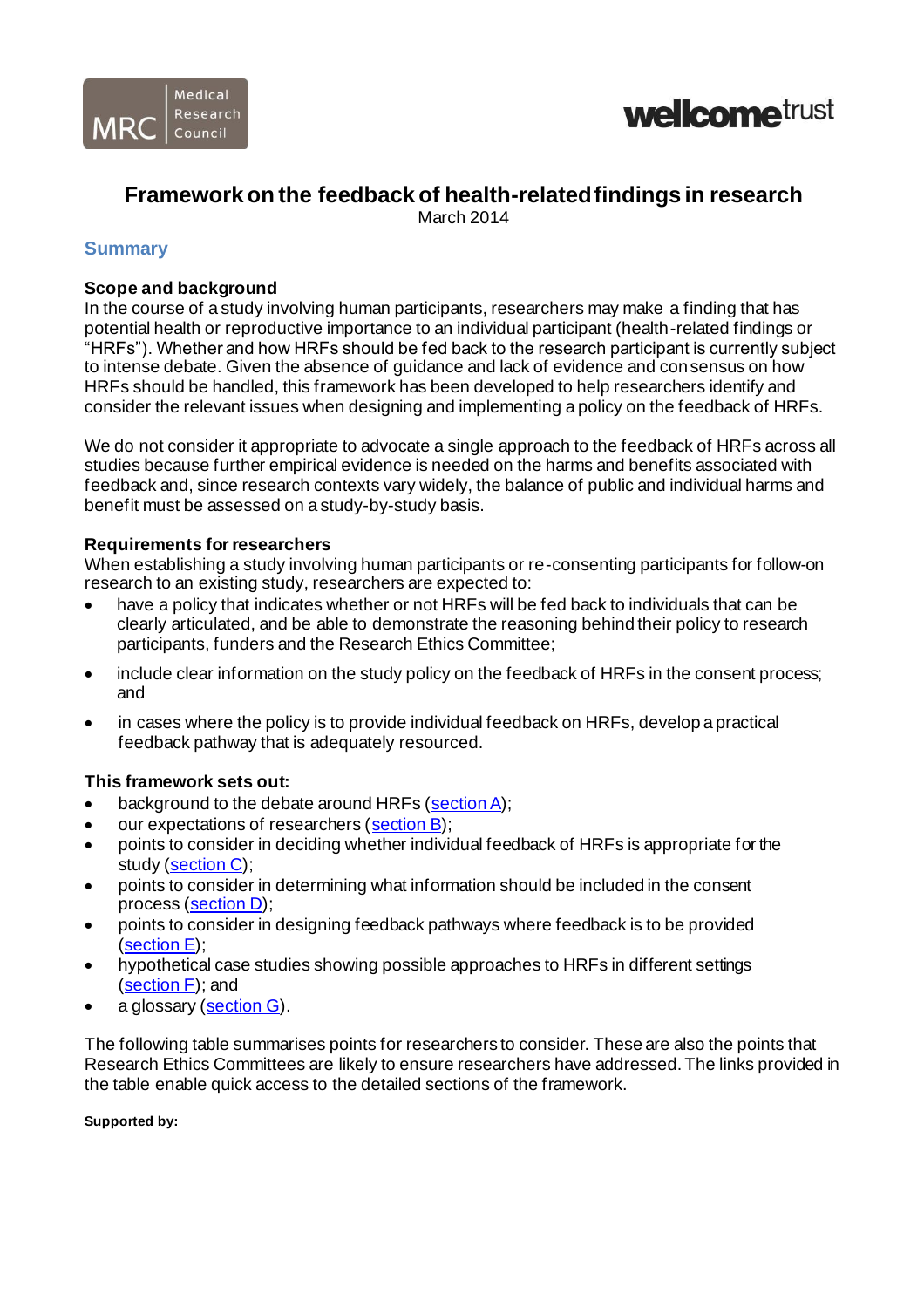





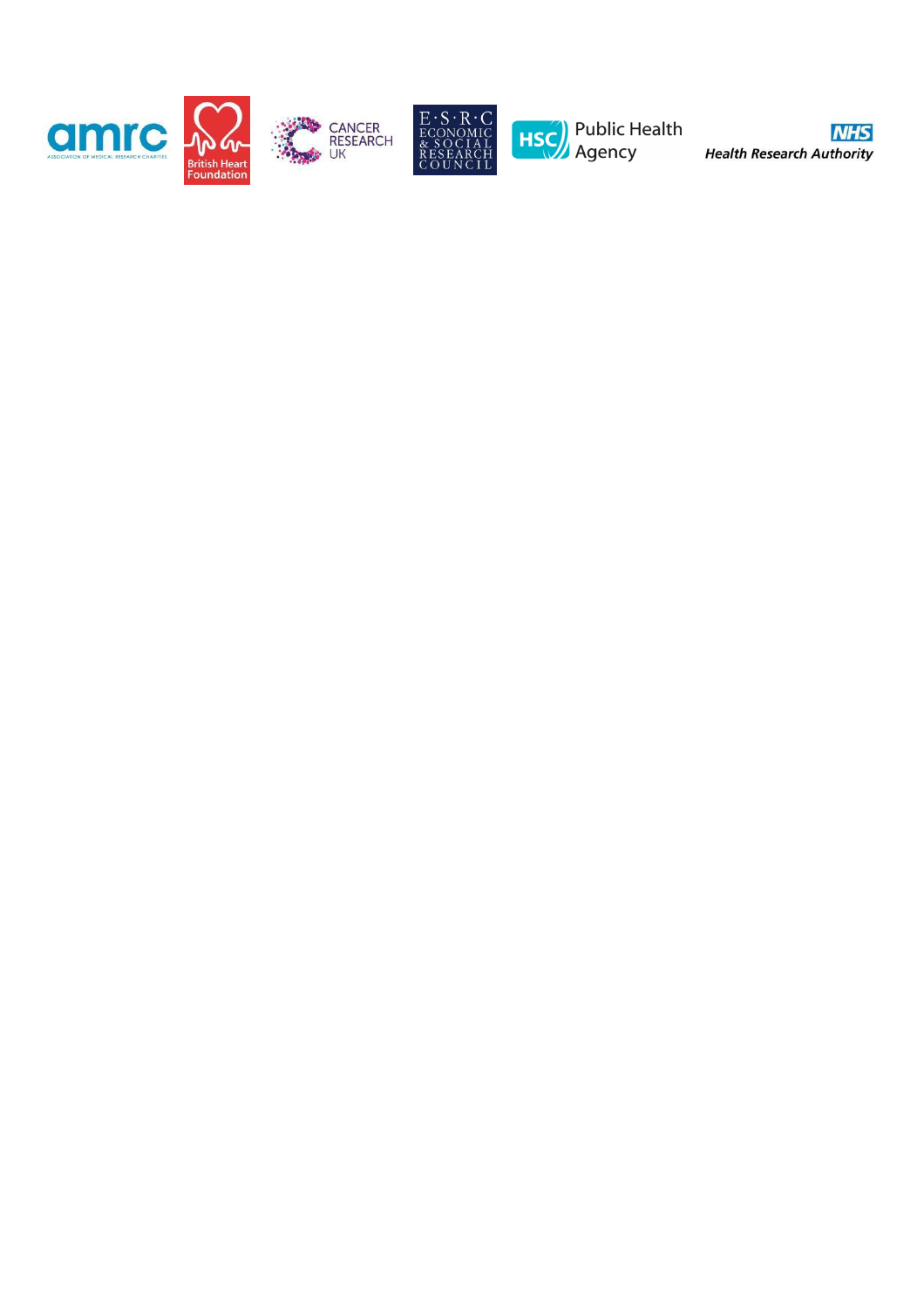| <b>QUESTIONS</b>                                                                                              | <b>CONSIDERATIONS</b>                                                                                                                                                                                                                                                                                                                                                                                                                                                                                                                                             |
|---------------------------------------------------------------------------------------------------------------|-------------------------------------------------------------------------------------------------------------------------------------------------------------------------------------------------------------------------------------------------------------------------------------------------------------------------------------------------------------------------------------------------------------------------------------------------------------------------------------------------------------------------------------------------------------------|
| <b>Policy on feedback of HRFs</b>                                                                             |                                                                                                                                                                                                                                                                                                                                                                                                                                                                                                                                                                   |
| What is the<br>study policy on<br>feedback of<br>HRFs?<br><b>What is the</b><br>likely nature of<br>the HRFs? | The policy must be clear, justifiable and supported by evidence where<br>$\bullet$<br>possible.<br>• A one size fits all approach is not appropriate: different policies will be<br>appropriate for different studies since research contexts vary widely.<br>• Factors to consider are set out in the next section.<br>Specific points to consider in developing a policy<br>Factors to consider include:<br>$\bullet$<br>the probability of identifying an HRF;<br>$\circ$<br>the potential severity of the HRF and the certainty with which this is<br>$\circ$ |
|                                                                                                               | known;<br>the nature of the test, for example its predictive value and chance of<br>$\circ$<br>false positives;<br>the <b>clinical utility</b> of the HRF; and<br>$\circ$<br>whether there are available and accessible strategies for prevention,<br>$\circ$<br>management or treatment of the condition.                                                                                                                                                                                                                                                        |
| What is in the<br>best interest of<br>participants?                                                           | Potential benefits and harms of feedback should be assessed - based on<br>$\bullet$<br>available evidence in the field - to determine what is likely to be in<br>participants' best interests.                                                                                                                                                                                                                                                                                                                                                                    |
| <b>What is good</b><br>practice?                                                                              | Relevant good practice guidelines should be followed.<br>$\bullet$                                                                                                                                                                                                                                                                                                                                                                                                                                                                                                |
| <b>What is the</b><br>context of the<br>study?                                                                | Where the study is taking place may affect the potential benefits and<br>$\bullet$<br>harms, for example where healthcare may not be available and accessible to<br>the study population<br>Consider whether vulnerable populations are involved.<br>$\bullet$                                                                                                                                                                                                                                                                                                    |
| <b>What are the</b><br>practical<br><b>implications</b><br>for the study?                                     | Logistical issues, such as access to participants' contact details may affect<br>$\bullet$<br>the approach to feedback.<br>The costs of providing feedback and follow up must be sustainable and<br>$\bullet$<br>should be in proportion to the potential benefits of feedback.                                                                                                                                                                                                                                                                                   |
| <b>What is the</b><br>nature of any<br><u>existing</u><br>consent?                                            | Secondary users of tissue or data should be aware of the existing consent<br>$\bullet$<br>and follow agreed policies and practice.                                                                                                                                                                                                                                                                                                                                                                                                                                |
| <b>Consent</b>                                                                                                |                                                                                                                                                                                                                                                                                                                                                                                                                                                                                                                                                                   |
| What should<br>the consent<br>process cover?<br><b>Feedback pathway</b>                                       | Whether it is anticipated that HRFs will be fed back.<br>$\bullet$<br>The <b>scope of feedback</b> that may be provided.<br>$\bullet$<br>Whether the primary healthcare provider will be involved.<br>$\bullet$<br>Whether or not, and to what extent, participants have a choice about what<br>$\bullet$<br>feedback to receive.                                                                                                                                                                                                                                 |
| <b>What should</b>                                                                                            | How and when HRFs are likely to be identified and who is likely to do<br>$\bullet$                                                                                                                                                                                                                                                                                                                                                                                                                                                                                |
| the feedback<br>pathway<br>cover?                                                                             | this.<br>Whether the finding will need to be <b>verified</b> to confirm whether it is<br>$\bullet$<br>analytically accurate.<br>Who will be involved in the feedback pathway to ensure there is                                                                                                                                                                                                                                                                                                                                                                   |
|                                                                                                               | appropriate expertise in assessing findings and delivering feedback.<br>How and when feedback will be delivered.                                                                                                                                                                                                                                                                                                                                                                                                                                                  |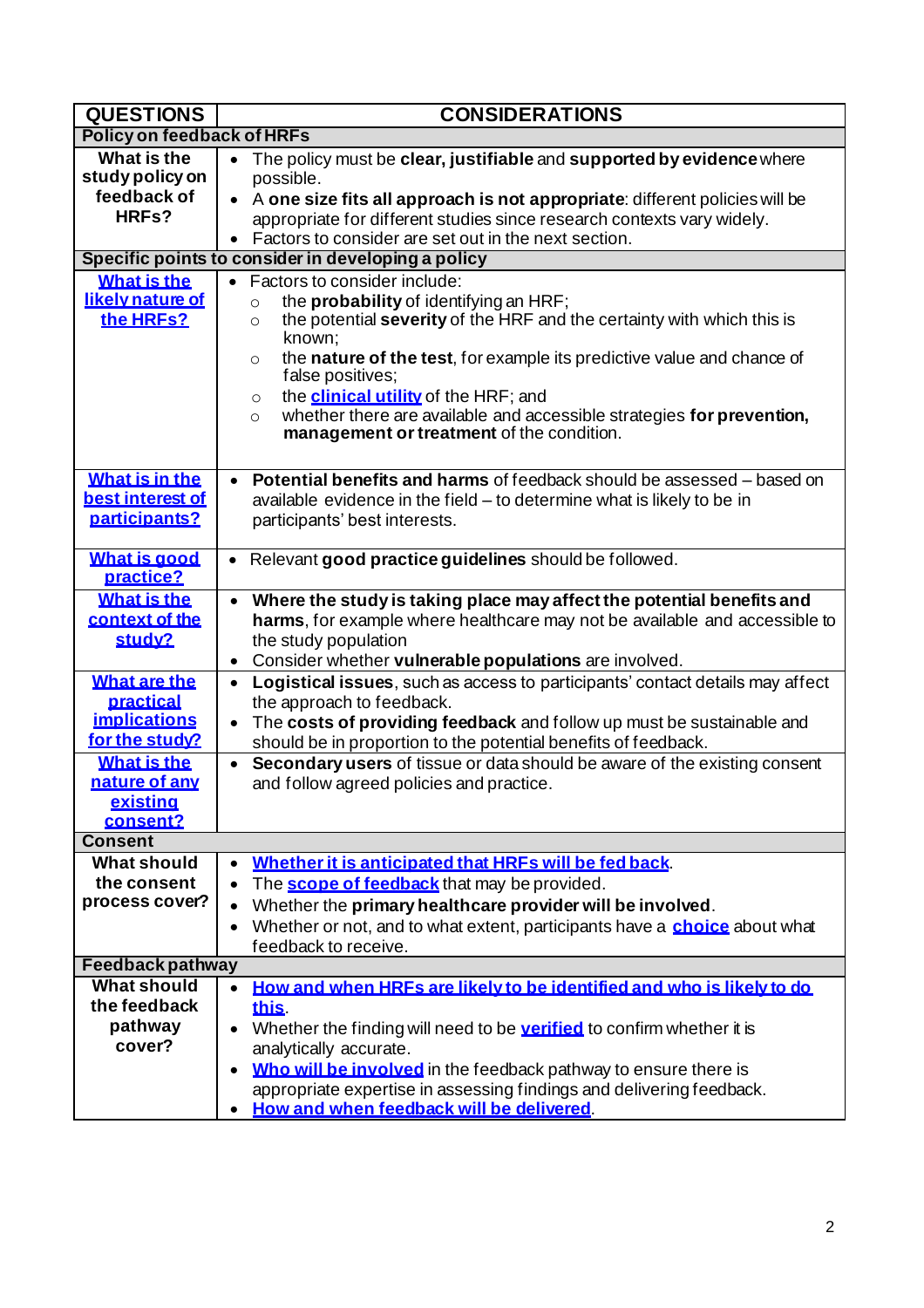# <span id="page-3-0"></span>**A. Introduction and context**

# **Background**

- 1. During a study involving human participants, researchers may make a finding that has potential health or reproductive importance. Potentia[l 'health-related findings'](#page-11-2) (HRFs) include [incidental](#page-11-3) [or unsolicited findings](#page-11-3) – a finding "which is discovered in the course of conducting research, but is beyond the aims of the study" $1$  – and [pertinent findings](#page-11-4) that relate to the aims of the study. HRFs may result from many types of research involving human participants, such as imaging and genetic studies and studies involving physiological measurements or assays. Depending on the research context and the type of tests involved, HRFs will vary in both their nature and the frequency with which they arise. HRFs may arise in clinical trials, stand-alone studies, or in longitudinal studies that involve a range of tests conducted by different researchers over an extended period of time.
- 2. Since potential HRFs are identified from research investigations, rather than from data or samples gathered for specific medical investigation or diagnosis, further analysis or tests will often be required to assess their significance. In addition, clinical or technical expertise beyond that of the research team may be required in the assessment and reporting back of an HRF. Complex issues such as these mean that the most appropriate way to manage HRFs in research is currently a topic of intense debate.<sup>2</sup>

# **Legal, ethical, policy and practice considerations**

- 3. Research has not identified any legal cases on researchers' responsibilities relating to HRFs in the UK. Since the position is untested, it is unclear whether, and if so to what extent, researchers owe a specific duty of care to participants under UK laws with respect to HRFs. It is important to note that the lack of a clear legal position does not affect the ethical considerations that should be taken into account by researchers and the law may be different in other jurisdictions.
- 4. The balance of the benefits and harms is a critical issue in ethical considerations around the feedback of HRFs. While a risk/benefit assessment may be straightforward in some cases, this analysis is often hampered by a lack of evidence on the benefits and risks of providing feedback. Empirical evidence is needed to better understand the implications of feedback of different kinds of HRF in order to inform policy in this area.
- 5. Feedback pathways must be adequately resourced and therefore the feedback of HRFs may increase demand on research funding. The follow up of HRFs is also likely to require support from the health service, as participants seek further information, tests or interventions, with particular implications where healthcare is publicly funded. To ensure resources are managed wisely and in the public interest, the use of research funding and publicly-funded health services to support feedback should be in proportion to the potential benefit to research participants. This means that there is an argument that feedback should only be provided when there is a clear benefit to individual participants.
- 6. In addition, researchers generally seek to avoid a situation where a research participant does not distinguish between health research and medical care. In considering whether and how to provide feedback on HRFs, it is important to maintain, as far as possible, a clear distinction between health research and medical care.

# **Development of the framework**

- 7. In the absence of evidence and clear ethical, legal and policy consensus on how HRFs should be handled, this framework has been developed to help researchers identify and consider the relevant issues when designing and implementing a policy on the feedback of HRFs.
- 8. The development of this framework has been informed by a wider project, including: a review of the international literature focused on the legal and ethical issues;  $3$  a review of existing policies and practice in the UK and US; an analysis of the costs and timescales associated with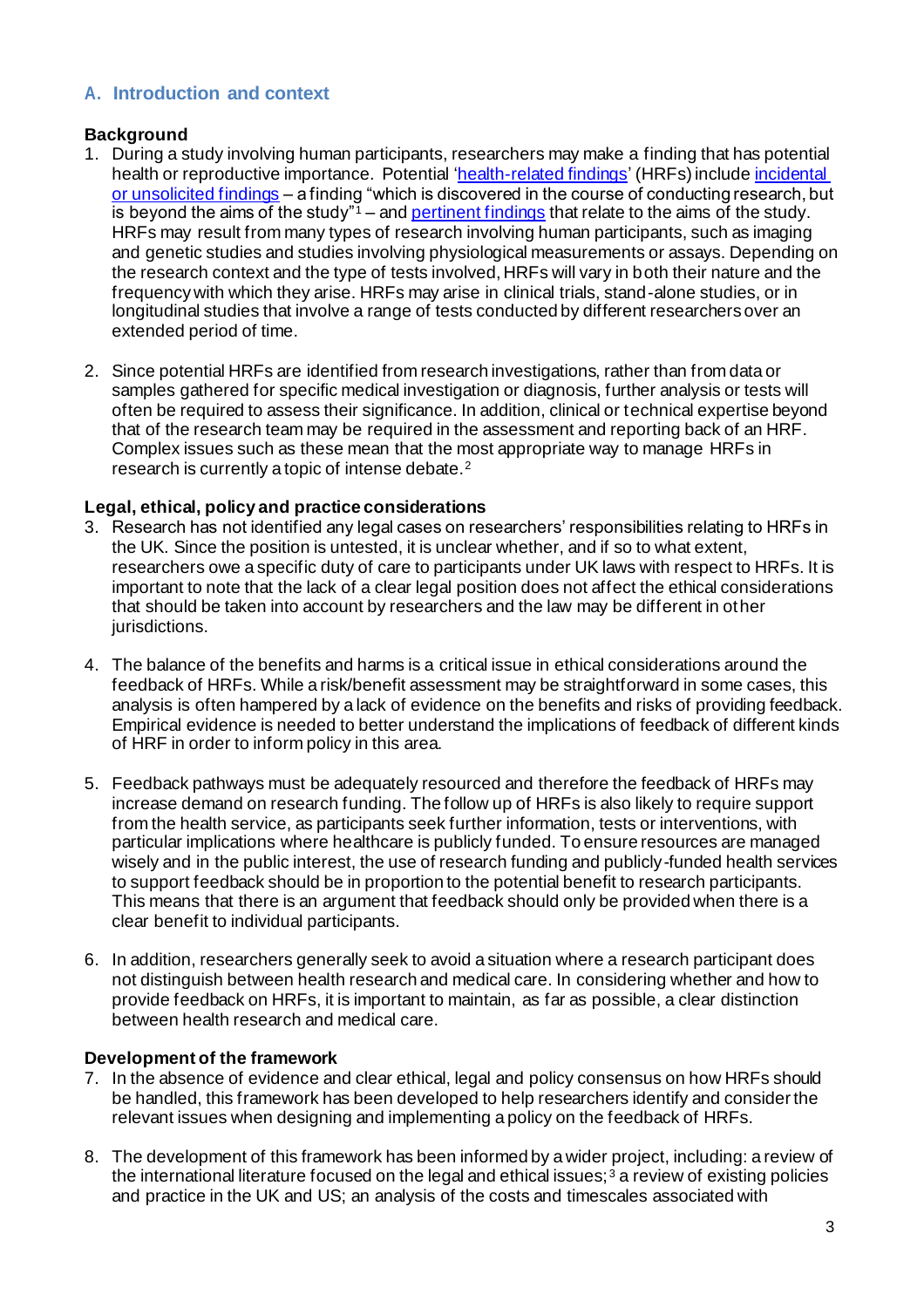feedback in genetics and imaging studies; research on public attitudes towards the feedback of HRFs, which found that generally there is a strong preference for feedback particularly where a condition is serious and treatable;<sup>4</sup> and a workshop focusing on the legal issues associated with HRFs.

- 9. In developing this framework we have also considered global policy discussions and developments around HRFs in research and clinical practice, such as the Canadian Tri-Council Policy Statement;<sup>5</sup> the US National Heart Blood and Lung Institute's guidance on incidental findings;  $^6$  the report of the US Presidential Commission for the Study of Bioethical Issues;  $^7$  and the American College of Medical Genetics recommendations on the return of incidental findings in clinical sequencing.<sup>8</sup> This framework adopts a pragmatic approach that is less prescriptive than a number of these statements, to take into account the variety in different research studies and the gaps in the evidence base.
- 10.We will continue to monitor discussions and the growing evidence base around HRFs and other developments that may affect how researchers approach the issue, such as [dynamic consent.](#page-11-5) This framework will be kept under review in light of these developments and updated as necessary.

### <span id="page-4-0"></span>**B. What do we expect of researchers?**

- 11. The framework applies to HRFs from all types of research involving human participants, wherever the research is conducted, both within and outside the UK. This framework is relevant to researchers establishing new studies or re-consenting participants for follow-on research to an existing study. This framework relates to the feedback of HRFs to individuals and does not consider the feedback of [aggregated research findings](#page-11-6) where these are not meaningful at the individual level. Our policies on aggregated research findings are described elsewhere and it is important that researchers consider how they will make aggregated research findings available to research participants.<sup>9</sup>
- **12.We consider that it is appropriate for researchers to feed back HRFs where the potential benefits of feedback to an individual clearly outweigh the potential harms and it is feasible to do so. However, at this time, we do not consider it appropriate to advocate a single approach to the feedback of HRFs because further empirical evidence is needed on the harms and benefits associated with feedback; and, since research contexts vary widely, the balance of public and individual harms and benefit must be assessed on a study-by-study basis.**
- 13.As a minimum requirement, we expect researchers to carefully consider issues around HRFs when establishing a study involving human participants or re-consenting participants for followon research to an existing study. In particular, researchers must:
	- **have a policy that indicates whether or not HRFs will be fed back to individuals that can be clearly articulated, and be able to demonstrate the reasoning behind their policy to research participants, funders and the Research Ethics Committee** (see section C);
	- **include clear information on the study policy on the feedback of HRFs in the consent process** (see section D); and
	- **in cases where the policy is to provide individual feedback on HRFs, develop a practical feedback pathway that is adequately resourced** (see section E).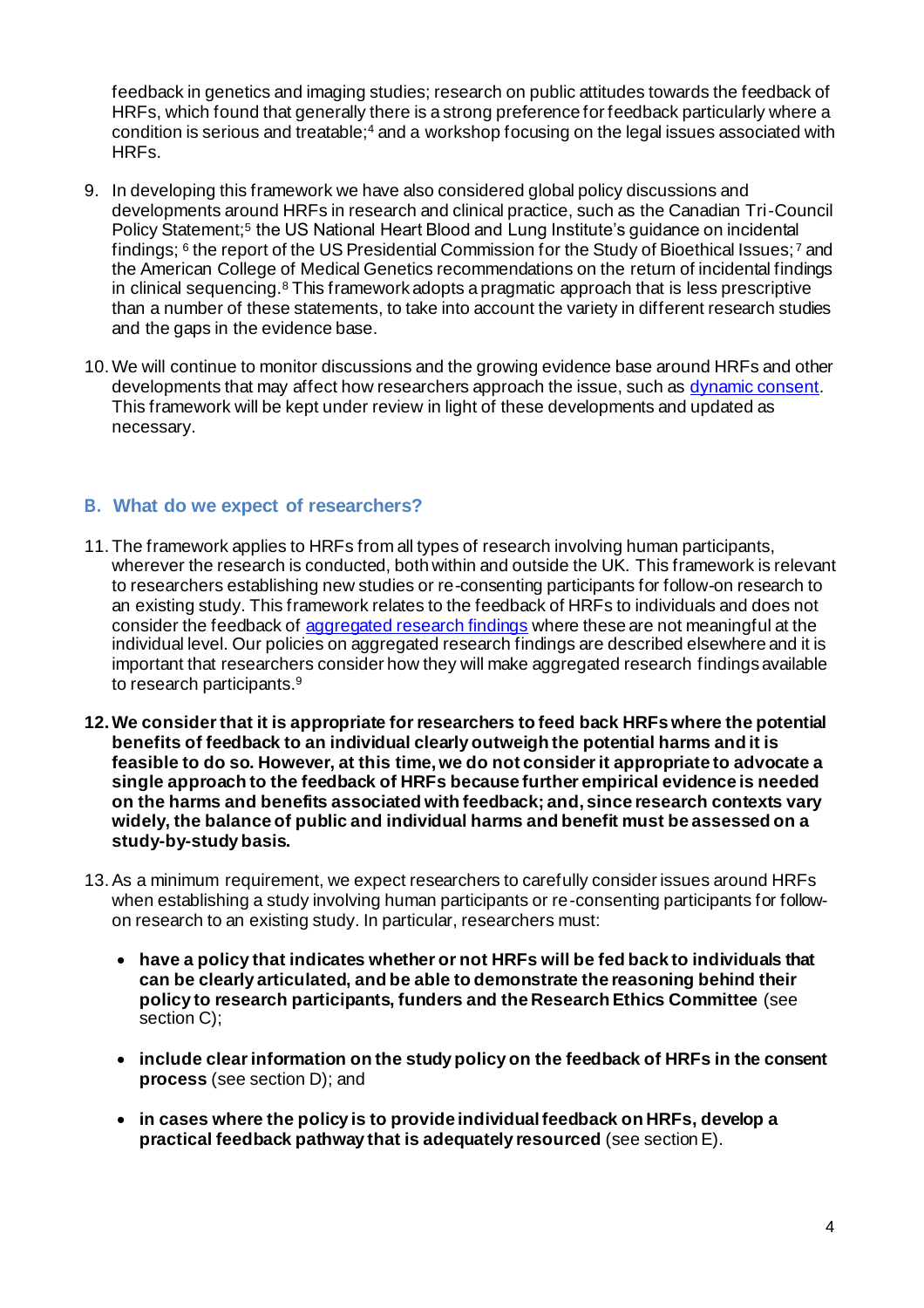# <span id="page-5-0"></span>**C. Points to consider in developing a policy to individual feedback of HRFs**

The decision on whether or not to provide individual feedback of HRFs involves a number of considerations including:

#### <span id="page-5-1"></span>**i What is the likely nature of health related findings?**

The type of HRFs that may be identified will depend on the nature of the study and could include pertinent findings and incidental findings. In deciding how to address such HRFs, researchers should consider a range of factors, including:

- the probability of identifying HRFs;
- the potential severity of the HRFs and the certainty with which this is known:
- the nature of the test, for example the predictive value of the test and the chance of false positives;
- the [clinical utility](#page-11-1) of the HRF; and
- whether potential HRFs are likely to be [actionable,](#page-11-7) that is whether there are available and accessible strategies for prevention, management or treatment of the condition.

Factors relating to the study population, such as age, may also be relevant.

It may be more straightforward to understand and anticipate pertinent findings than incidental findings, as the nature of the test and conditions associated with the HRF will be known in advance. Nevertheless, researchers should use the information available to them to consider the types of incidental finding that might arise.

Researchers may need to seek clinical expertise in considering these factors and should use this information to help them consider the relative benefits and harms of providing feedback on HRFs to participants in the context of their study.

#### **ii What approach is in the best interests of participants?**

<span id="page-5-2"></span>Researchers should consider the potential benefits and harms of providing feedback to individuals of HRFs to ascertain what approach is likely to be in the best interests of participants. While there is no definitive view on how the characteristics of a HRF determine whether it should be fed back, models are emerging to support a risk/benefit analysis. Wolf *et al.* have proposed three categories of findings associated with proportionate responses: strong net benefit (disclose); possible net benefit (may disclose); and unlikely net benefit (do not disclose). <sup>10</sup> For a range of genetic variants Berg *et al.* considered the potential impact of the condition and whether the finding was "medically actionable" to establish a model for defining an appropriate response.<sup>11</sup>

#### **iii What is considered good practice?**

<span id="page-5-3"></span>In the UK, practices around HRFs vary widely between disciplines and institutions. <sup>12</sup> However, guidance is beginning to emerge, for example the Royal College of Radiologists has produced recommendations for the management of incidental findings in research imaging. <sup>13</sup> We expect researchers to follow any relevant good practice guidelines in the country where the study is taking place.

#### **iv What is the context of the study?**

<span id="page-5-4"></span>Researchers should take into account the context in which a study is taking place, including where the study is taking place and whether the study involves vulnerable populations.

Sponsors have a responsibility to understand the legal environment in which a study is conducted and comply with any local requirements relating to HRFs. When developing a study policy on HRFs, the points to consider and ethical principles underlying a decision should be the same wherever the research is taking place. However, the nature of the potential benefits and harms associated with feeding back a particular HRF are likely to depend on the context in which the study is taking place. For example, in low-income settings, considerations relating to the availability of and realistic prospect of access to care and the capacity of health systems and health professionals to provide advice and support are likely to be relevant to the development and implementation of a policy on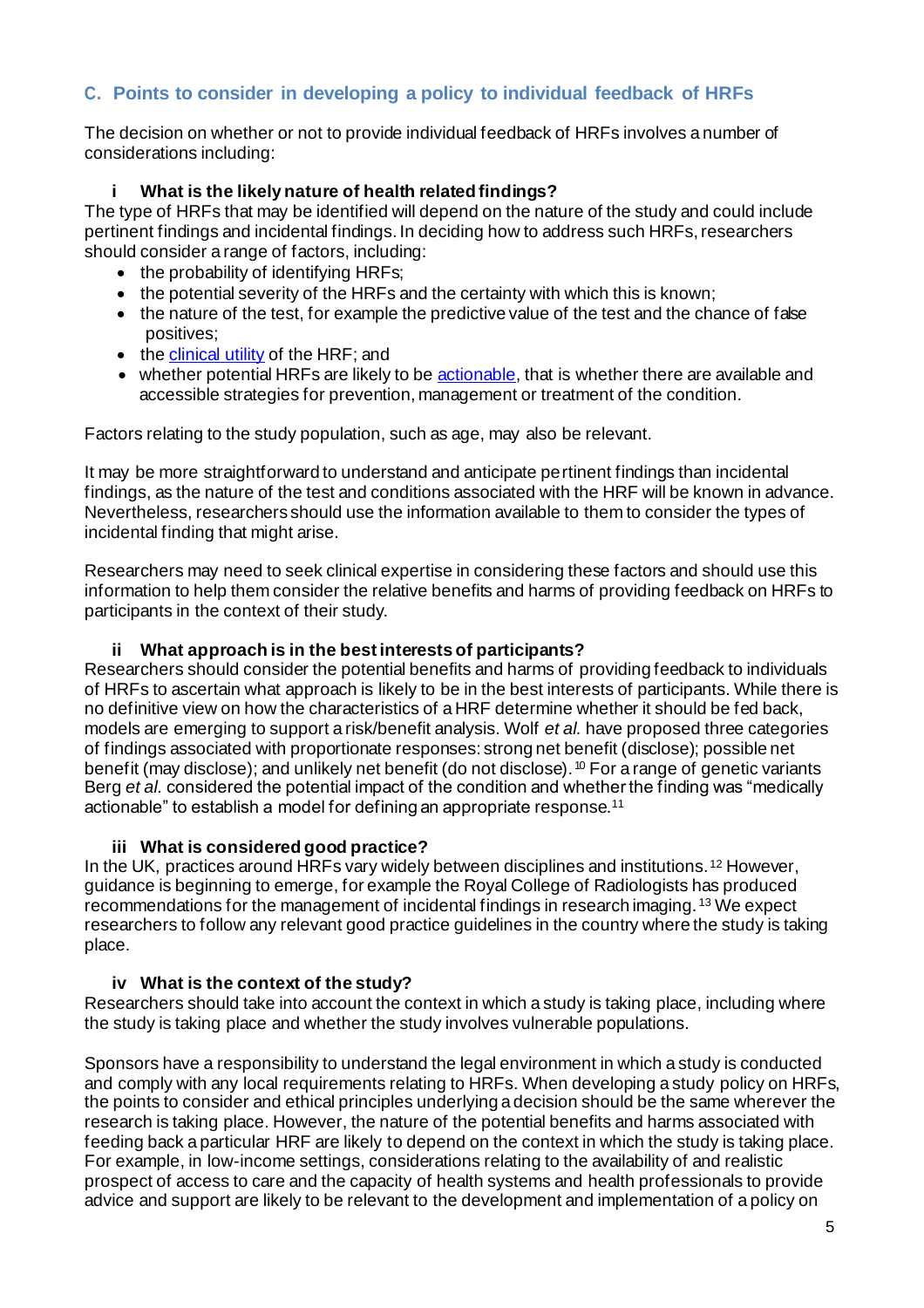HRFs. In instances where a particular HRF is unlikely to be actionable because of a lack of access to healthcare by the study population, it may not be appropriate to feed back this HRF, even if it would usually be fed back in a setting where care and treatment were available. Where a study is taking place across more than one country, researchers should consider how to address potential differences in standards of care. Where relevant, researchers should also refer to ou[r guidance](http://www.wellcome.ac.uk/About-us/Policy/Policy-and-position-statements/WTD015295.htm) [notes on research involving people in low and middle income countries](http://www.wellcome.ac.uk/About-us/Policy/Policy-and-position-statements/WTD015295.htm)*.*

In research involving vulnerable populations such as children or adults without capacity to make decisions for themselves, researchers should carefully consider how participants and/or their representatives would make decisions about and respond to feedback.

### **v What are the practical implications for the study?**

<span id="page-6-0"></span>Researchers should consider how logistical issues might affect whether they are in a position to provide feedback of HRFs. For example, will researchers have up-to-date contact details for participants in order to deliver feedback through an appropriate route?

The passage of time between when a participant was recruited to a study and when they would receive feedback had some impact on the strong preference for feedback found in a recent public attitudes study.<sup>14</sup> Various approaches have been proposed to handle this, ranging from providing feedback over an indefinite period to not providing feedback after the study funding has ended. To inform the development of the policy for their study, researchers should consider when in the course of a study HRFs may be identified and when they will have contact with the research participant.

There will often be resource implications associated with the feedback of HRFs. Researchers should consider the potential resource needs of the approach that they plan to adopt to ensure that this is sustainable; proportionate to the potential benefit to research participants; and does not inappropriately compromise the aims or viability of the study. Research on public attitudes towards HRFs showed that a majority of participants agreed that due to the potential benefits to society, large scale studies should still go ahead even when they cannot provide feedback due to logistical or cost reasons.<sup>15</sup>

#### **vi In existing studies, what is the nature of the original consent?**

<span id="page-6-1"></span>The nature of any existing consent, where relevant, is important because of its impact on participants' expectations. Where researchers are secondary users of data or samples obtained by another, it is important that they understand the nature of any consent in place and follow the policies and practice set out in the data access or material transfer agreement.

Where studies involve re-consenting participants, researchers should consider the nature of the original consent. However, the approach to feedback in the original consent cannot be relied upon as the sole argument underpinning either its continuance or the development of a new approach to feedback. For example, the fact a study has had a policy of not providing feedback under any circumstances in the past may not be sufficient to justify the continuation of this approach in the future.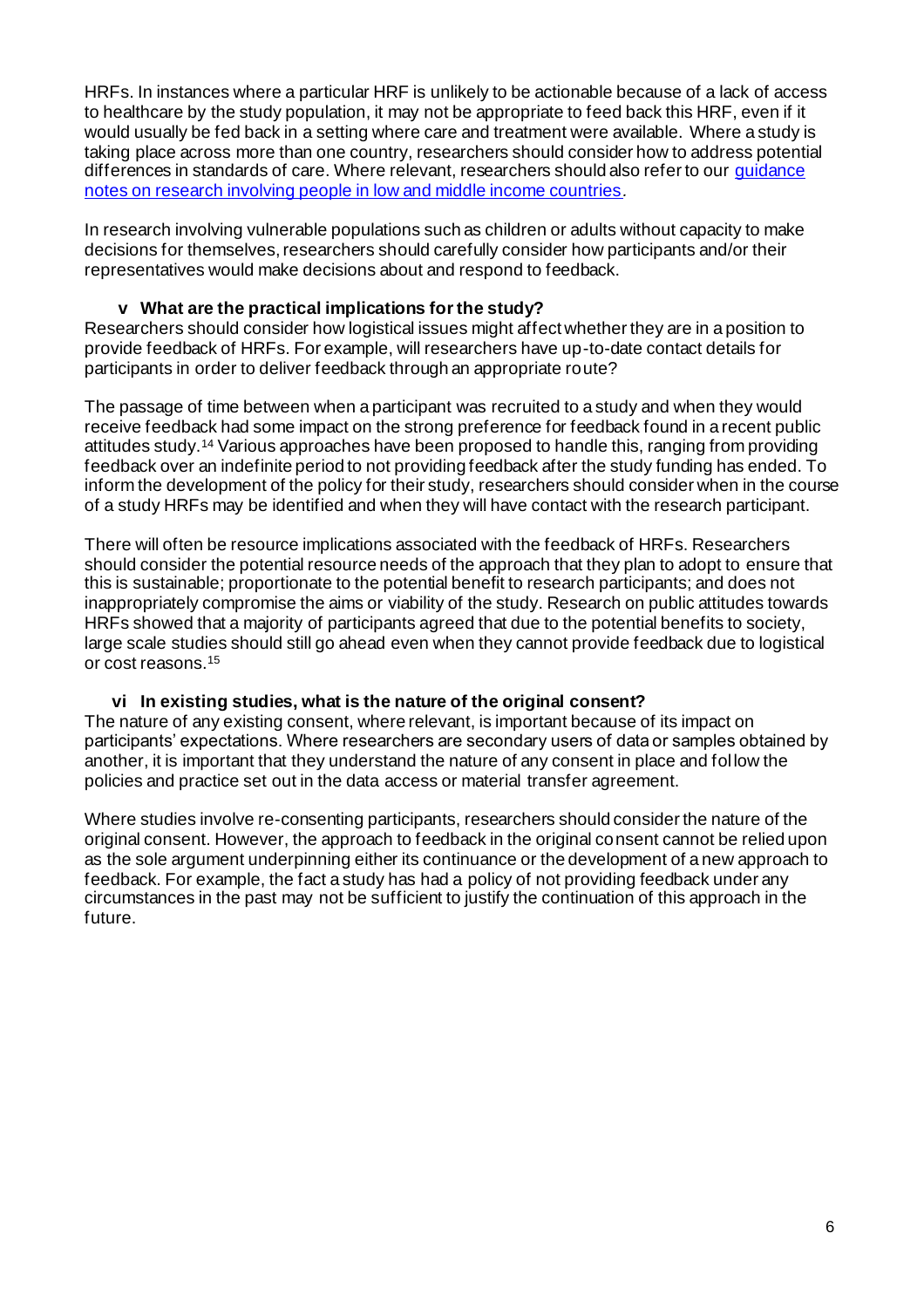# <span id="page-7-0"></span>**D. Points to consider in the consent process**

The consent process plays an important role in managing participants' expectations about individual feedback. The consent process should include information on the feedback of HRFs, to enable participants to make an informed decision about taking part in the research and, if relevant, to allow participants to make a choice about whether they want HRFs to be fed back to them.

It is important that information provided to potential participants is accessible and clear. The following issues should be covered in the consent process where relevant:

#### **i Will HRFs be fed back to individuals?**

<span id="page-7-1"></span>In all studies researchers should explain to participants whether or not HRFs will be reported to individuals. Where feedback will be provided, approaches are likely to vary on a study-by-study basis and researchers may wish to provide information on whether they expect to return feedback on a routine basis, or whether this would only occur in exceptional circumstances.

Findings will often be identified from research data by members of the research team who are not clinically trained. Researchers should therefore consider informing participants about the limitations of detecting potential HRFs. Researchers should also make it clear to potential participants that while they may be collecting health data and returning certain findings as part of the study, participation in the research not a substitute for a health check or clinical investigation.

#### **ii What is the scope of feedback that a participant could receive?**

<span id="page-7-2"></span>In studies where feedback will be provided, it is important that researchers clearly communicate the types of findings that could be fed back to potential participants. Important information might include the likelihood of a relevant HRF being made and the characteristics of conditions where feedback would be considered, for example where an HRF indicates a condition that is serious but actionable.

Researchers should consider including information on potential positive, negative and wider implications of feedback. This may include information on the implications of the HRFs for others, for example the participant's relatives in the case of genetic findings.

Researchers should consider providing accessible information on how feedback would be delivered and, where feasible, the support that would be available to a participant to follow up and seek the additional help they need. Any involvement of the participant's primary healthcare professional should be mentioned explicitly in the consent process. Where healthcare is not publicly funded, researchers should indicate if the participant or their insurer will be responsible for paying for follow up clinical tests or interventions.

#### **iii Do participants have a choice about what feedback to receive?**

<span id="page-7-3"></span>Some research participants may not want information on a potential HRFs fed back to them. In studies where feedback will be provided, it is therefore important for researchers to clearly communicate to potential participants whether and how the conditions of the study allow them to opt-out of receiving HRFs. In some cases it may not be appropriate to offer an opt-out from feedback, for example where the HRF indicates a condition with public health implications, such as an infectious disease.

Where relevant, researchers should also make it clear to participants whether they can choose to receive feedback on certain types of HRFs, but not others.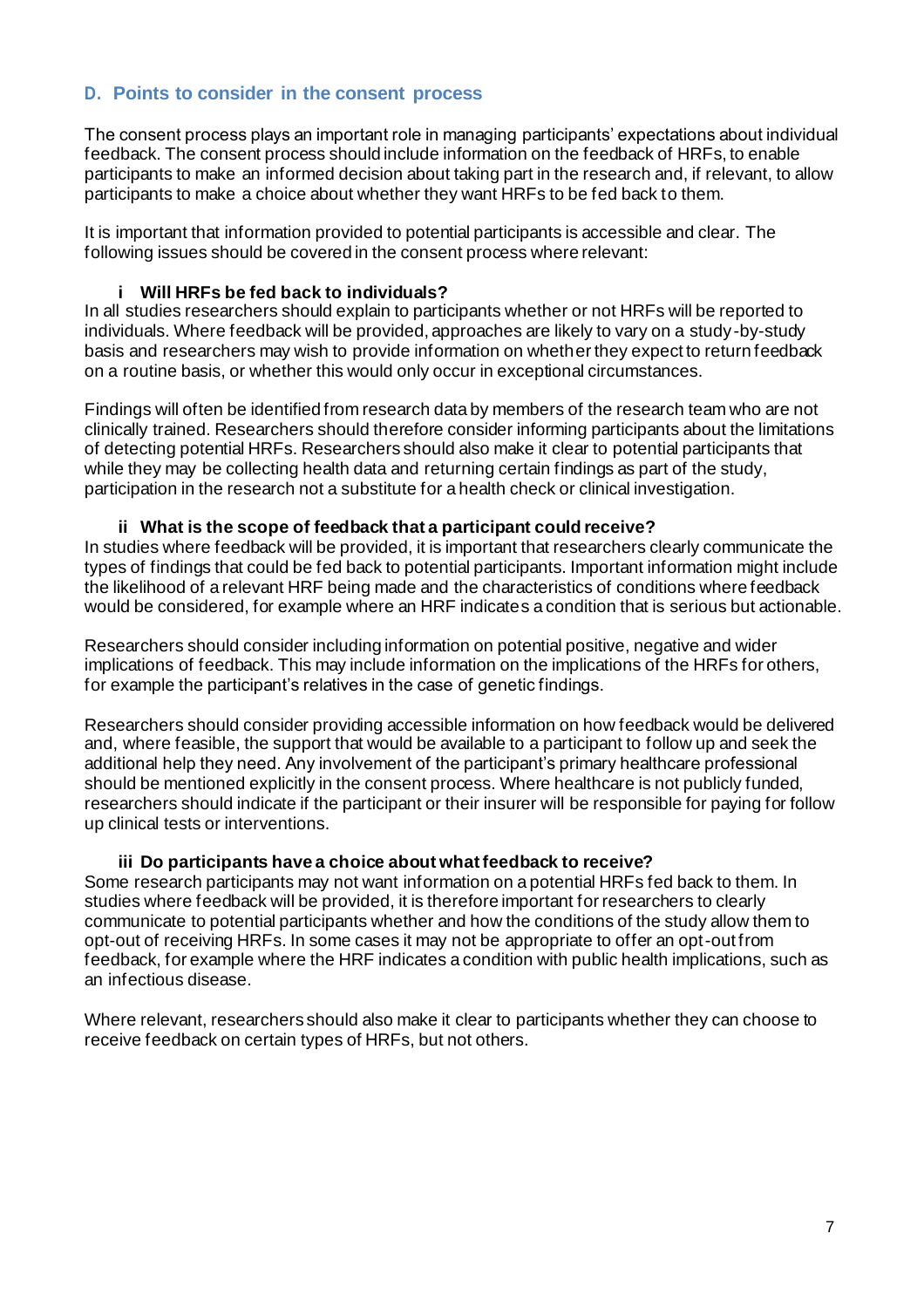# <span id="page-8-0"></span>**E. Points to consider in designing the feedback pathway**

In studies where the policy is that feedback on HRFs will be provided, it is important that the feedback pathway should be considered at the outset. Research contexts can vary widely, for example in the nature of the expertise of those involved and the relationship between the researcher and the participants, and researchers should consider these factors in order to design an appropriate feedback pathway. The feedback pathway should include robust processes for decisionmaking in order to ensure that in any given case the approach to feedback is consistent with the wider policy of the study and the consent in place. Researchers should ensure that all elements of the feedback pathway are appropriately costed and resourced. In particular the researcher should confirm with the sponsor that appropriate indemnity or insurance cover is in place with respect to the feedback process.

The following points should be taken into account in designing the feedback pathway:

# **i How will potential HRFs be identified?**

<span id="page-8-1"></span>Researchers should consider how their research analysis will lead to the identification of HRFs, which may be more straightforward for pertinent than incidental findings. Researchers should also consider the skills, expertise and seniority of the individual or team who may first identify a potential HRF. It should be clear how and when this individual will make a decision about whether the HRF needs to be considered further. Researchers should consider arrangements to access relevant expertise to assess the HRF, if this is likely to be necessary.

#### **ii Does the finding need to be verified?**

<span id="page-8-2"></span>Following initial identification of an HRF in an individual participant, further analysis may be needed to verify the HRF to ensure its accuracy. For example, a clinical grade test may be needed on an independent sample, since sample handling in a research setting can be less tightly controlled than in a clinical setting. It may be necessary to involve the participant before analytical validity can be assured, for example where they need to provide a new sample or be present for a test.

Researchers should consider how any analytical verification will be achieved and how to appropriately involve the participant in this process, where necessary.

#### **iii Who will be involved in the feedback pathway?**

<span id="page-8-3"></span>Researchers should consider how to ensure that the right people are involved in the feedback pathway to ensure that it is clear, robust and incorporates appropriate expertise.

Consideration should be given with regard to integrating clinical expertise where it is likely to be needed. The role of the participant's primary healthcare professional, such as their GP in the UK, should also be considered, for example whether it is appropriate to involve them in the feedback pathway and at which stage they should be informed of the finding.

#### **iv How and when will feedback be delivered?**

<span id="page-8-4"></span>Researchers should consider:

- whether the feedback would be delivered directly to the participant or via their primary healthcare professional;
- how the feedback would be delivered, for example in a face to face meeting or over the telephone; and
- how the feedback would be delivered in a timescale that is appropriate to the finding identified.

Researchers should also consider how the feedback pathway will enable participants receiving feedback to access the necessary follow up, for example referral to a specialist. However, it is important to maintain, as far as possible, a distinction between health research and medical care by recognising that it is not the researchers' responsibility to provide medical care after feedback has been provided.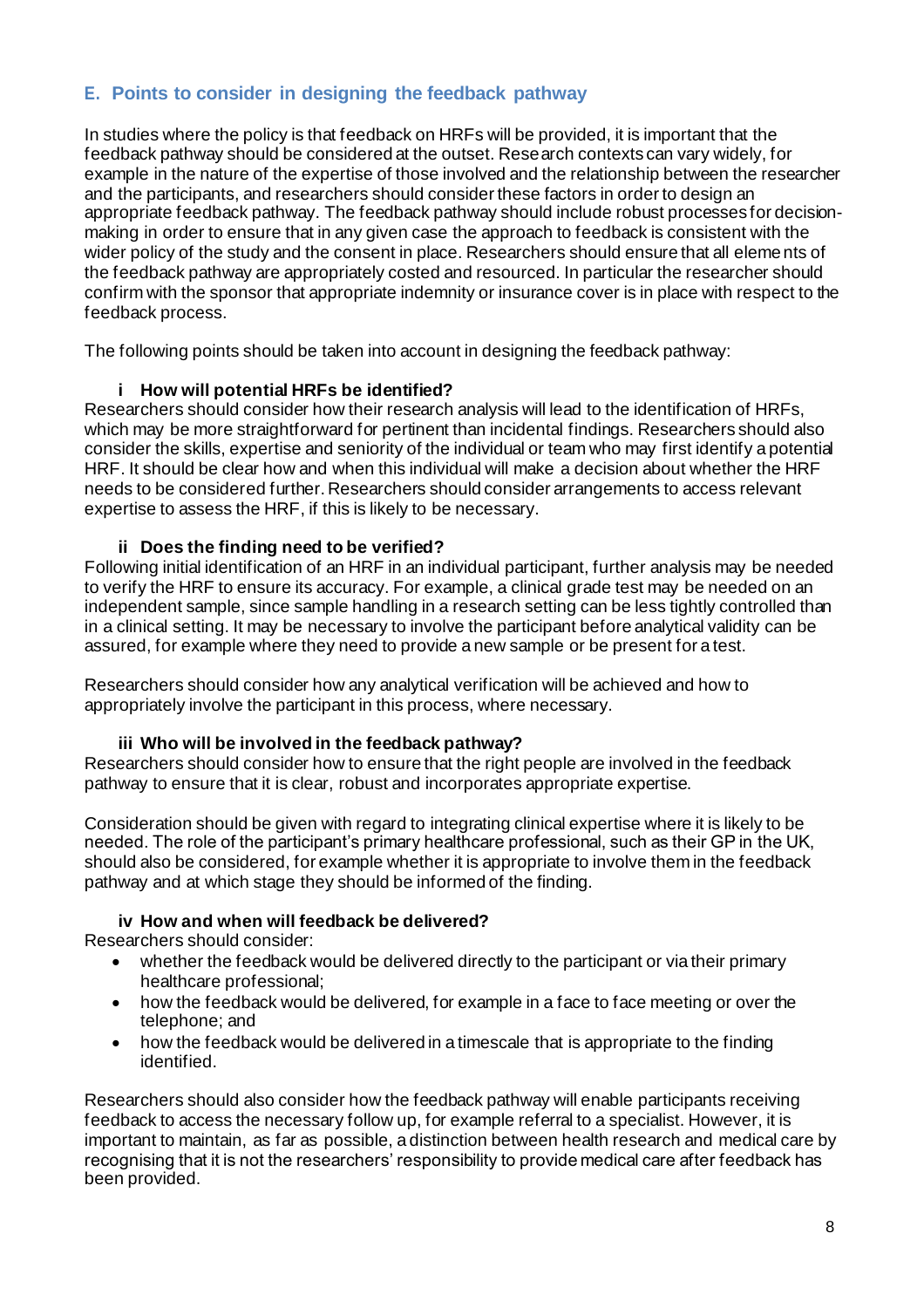# <span id="page-9-0"></span>**F. Case studies**

#### **Example 1: One approach to genetic findings and cardiovascular disease**

A UK study is being established to examine the link between certain genetic variants and the development of cardiovascular disease in adults. The study is expected to identify known variants associated with a high risk of cardiovascular disease at individual level, as well as identifying potential new variants linked to cardiovascular disease. Researchers develop a policy on HRFs as they develop the protocol.

The research team decides to provide feedback to individuals carrying variants known to be associated with hypertrophic cardiomyopathy (HCM) and a high risk of sudden cardiac death. The link between HCM variants and sudden cardiac death is well-established in the literature and the National Institute for Health and Care Excellence recommends the use of implantable cardioverter defibrillators for familial cardiac conditions with a high risk of sudden death, including hypertrophic cardiomyopathy. The researchers develop a feedback mechanism where a clinical geneticist on the research team reviews potential cases and delivers feedback to the individuals, with relevant counselling and further testing to assess the analytical validity of the result, where this is appropriate. This enables individuals to decide whether to seek follow up treatment through the NHS. At consent the participants are given information about the tests that will be performed and told that they will be informed if HCM variants are identified. Researchers decide that they will not allow individuals to opt-out of receiving their result, so their participation in the study is conditional on receiving this feedback.

The research team decides not to provide individual feedback on any new genetic variants that appear to be associated with cardiovascular disease, since the link will not be well proven. However, they decide to make information on these new variants available on the study website, as well as seeking to publish these findings in a journal.

This approach is reviewed by the Research Ethics Committee as part of the ethical review of the study.

#### **Example 2: Contrasting approaches in surveys of infectious disease**

A study in a number of countries in Africa aims to assess the prevalence of HIV in the general population to investigate the effectiveness of different public health strategies in reducing transmission of HIV. The study will use clinical grade tests to assess individuals' HIV status. Researchers decide that given the importance of an individual knowing their HIV status in order to seek treatment and reduce the risks of transmitting the virus to others, they will provide routine individual feedback of HIV test results. Antiretroviral therapy is available in the regions where the study is taking place. Participation in the study is voluntary and potential participants are told as part of the consent process that participation is on the basis that they will receive feedback of their HIV test results. Individuals who do not want to know their HIV status will therefore not be eligible to participate in the study.

A large research study in the UK will examine the prevalence of sexually transmitted infections among young people and their association with sexual behaviours. To cover a large sample size at a reasonable cost, the study will use tests and processes that are not clinical grade. These tests are accurate enough for the purposes of the research study, but they are associated with arelatively high rate of inaccurate results at an individual level. The research team therefore decide that it is not appropriate to return findings to individuals as the results may be misleading. Potential participants are told during the consent process that they will not receive any feedback.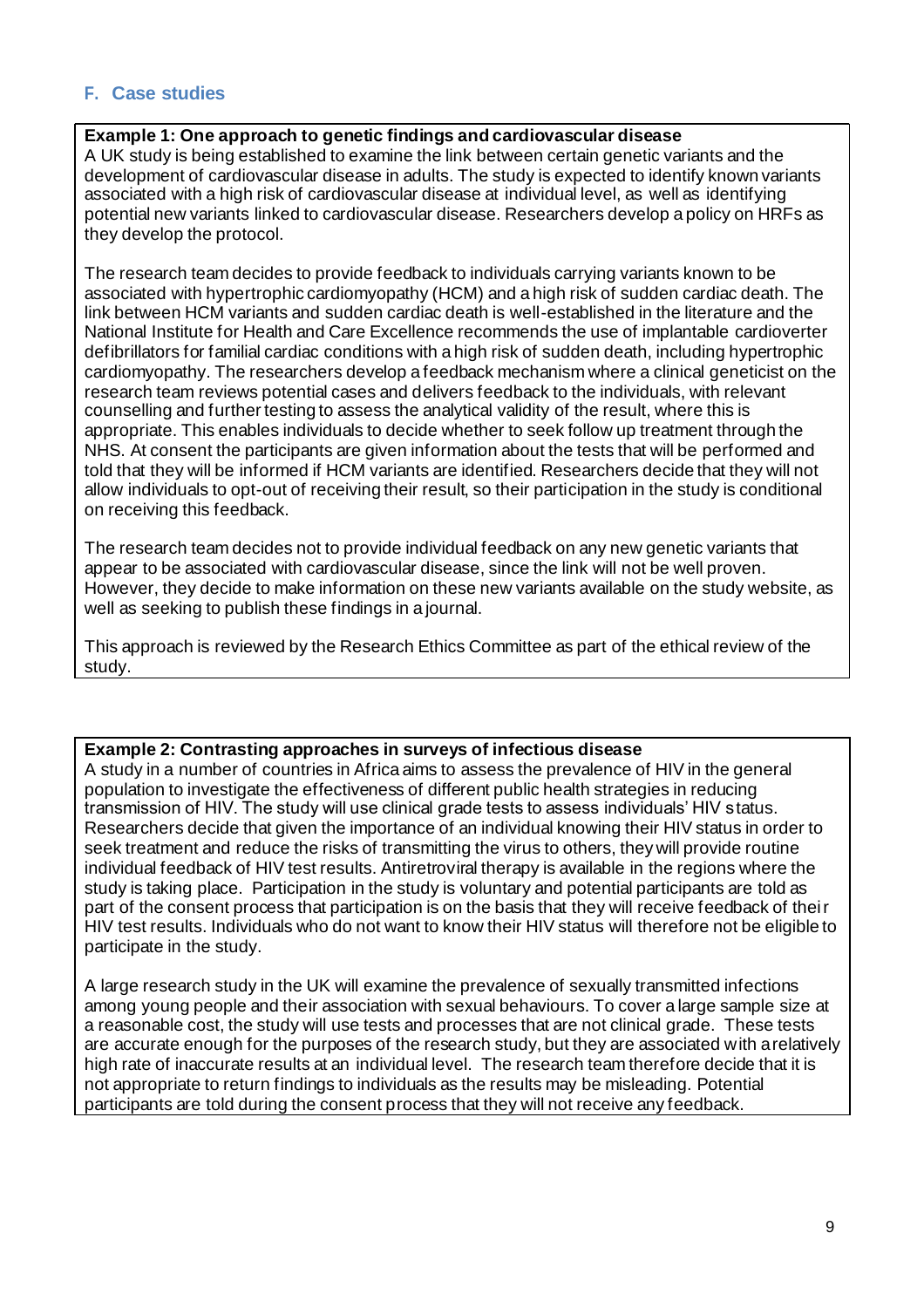#### **Example 3: One approach to findings made by secondary researchers in a cohort study**

Researchers establish a cohort study with participants aged between 20 and 40. In the initial phase of the study, measurements will be taken from the participants, who will also provide tissue samples and additional information through questionnaires. The participants give broad consent for these tissue and data to be used in health-related research. The consent includes the use of the tissue and data in pseudonymised form by researchers outside the core research team. The participants consent to receive feedback on HRFs that are serious and actionable.

A secondary researcher plans to use the cohort resources to examine the links between certain genetic variants, the environment and the risk of developing cancer in adults. The study is expected to identify known variants associated with a high risk of developing cancer at individual level. This project is to take place three years after the cohort study has been established.

The secondary researcher agrees with the core research team to provide feedback relating to individuals carrying BRCA2 variants known to be associated with a high risk of developing breast cancer. The link between BRCA2 variants and cancer risk is well-established in the literature and the National Institute for Health and Care Excellence recommends that women with BRCA2 variants should be screened from aged 30 to enable early diagnosis and treatment.

The secondary researcher will undertake their research using pseudonymised data and therefore does not have access to the participants' identities and contact details. The secondary researcher therefore agrees to return findings of the BRCA2 variants to the research team, who will then link the pseudonymised data to the identity of the participant. The core research team develop a feedback mechanism where a clinical geneticist on the core research team reviews potential cases and delivers feedback as part of their clinical role. Relevant counselling and further testing to assess the analytical validity of the result is provided where this is appropriate.

This approach is to feedback is reviewed by the Research Ethics Committee as part of the ethical review of the secondary study, in light of the existing consent arrangements.

#### **Example 4: One approach to feedback in an imaging study**

Researchers are planning a cognitive psychology study that will involve taking structural and functional MRI scans of the brain. The structural MRI scans will not be diagnostic grade, but these may still detect potential abnormalities. The researchers decide that they will report back incidental findings that are potentially serious and where treatment options are available. Participants consent to take part in the study on this basis.

The researchers include a management pathway for incidental findings in the study protocol. Any potential abnormalities noted by the researcher and/or radiographer will be referred to a consultant neuroradiologist for review. This arrangement is established with the consultant neuroradiologist before the study starts. If the consultant neuroradiologist considers that the incidental finding needs to be investigated further, the researcher and consultant will write to the participant to invite them to a meeting with the consultant. At this meeting the finding will be explained to the participant and they will be given a choice whether they would like further investigations to follow up the finding. Where a participant wants a finding to be followed up, the consultant will arrange for the necessary clinical evaluation as part of their clinical role. At this point the consultant will ask permission to refer the finding to the participant's GP, whether the finding is to be followed up or not.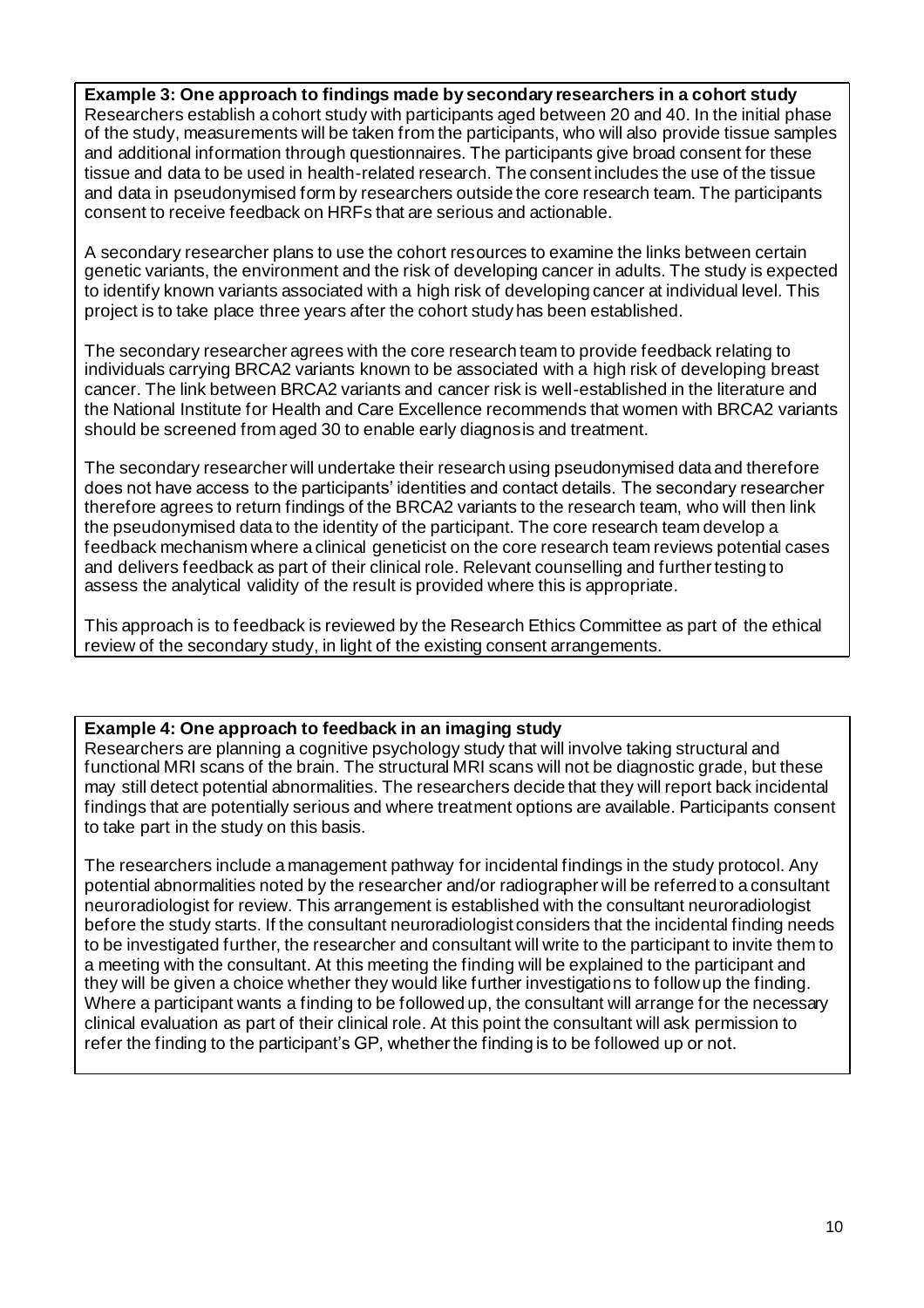# <span id="page-11-0"></span>**G. Glossary**

#### <span id="page-11-7"></span>*Actionable*

When a strategy is available and accessible to ameliorate a condition or reduce the risk of developing a condition, through interventions such as treatment, screening or preventative measures.

#### <span id="page-11-6"></span>*Aggregated research findings*

The generalisable conclusions of the research that cannot be connected back to a specific individual.

#### <span id="page-11-1"></span>*Clinical utility*

When a result or finding is proven to relate to a particular condition or risk of developing a condition, enabling clinical action to be taken.

#### <span id="page-11-5"></span>*Dynamic consent*

A process that allows participants to monitor how their data and/or samples are being used and change their consent. Dynamic consent is being considered as a potential new model in research.

#### <span id="page-11-2"></span>*Health-related finding*

A finding that has potential health or reproductive importance, which is discovered in the course of conducting research, including both pertinent findings and incidental or unsolicited findings.

#### <span id="page-11-3"></span>*Incidental or unsolicited finding*

A finding that has potential health or reproductive importance, which is discovered in the course of conducting research, but is unrelated to the aims of the study.

#### <span id="page-11-4"></span>*Pertinent finding*

A finding that has potential health or reproductive importance, which is discovered in the course of conducting research, and is related to the aims of the study.

<sup>3</sup> HeLEX Centre for Health, Law and Emerging Technologies (2009) [Ethical, legal and social issues arising](https://wellcome.ac.uk/sites/default/files/wtx058032.pdf) from the use of [GWAS in medical research: Literature Review for the Wellcome Trust](https://wellcome.ac.uk/sites/default/files/wtx058032.pdf)

<sup>4</sup> Opinion Leader, Wellcome Trust and Medical Research Council (2012[\) Assessing Public Attitudes to Health Related](http://www.wellcome.ac.uk/About-us/Publications/Reports/Public-engagement/WTVM055197.htm) [Findings in Research](http://www.wellcome.ac.uk/About-us/Publications/Reports/Public-engagement/WTVM055197.htm)

<sup>5</sup>Canadian Institutes of Health Research, Natural Sciences and Engineering Research Council of Canada, and Social Sciences and Humanities Research Council of Canada (2010) [Tri-Council Policy Statement: Ethical Conduct for Research](http://www.pre.ethics.gc.ca/eng/policy-politique/initiatives/tcps2-eptc2/Default/) **[Involving Humans](http://www.pre.ethics.gc.ca/eng/policy-politique/initiatives/tcps2-eptc2/Default/)** 

<sup>6</sup> Fabsitz et al (2010) Ethical and Practical Guidelines for Reporting Genetic Research Results to Study Participants *Circulation: Cardiovascular Genetics* **3**:574-580

<sup>7</sup> Presidential Commission for the Study of Bioethial Issues (2013) Anticipate and Communicate: *Ethical Management of* [Incidental and Secondary Findings in the Clinical, Research, and Direct-to-Consumer Context](https://bioethicsarchive.georgetown.edu/pcsbi/node/3183.html)

[Anticipate and Communicate: Ethical Management of](http://bioethics.gov/node/3169) Incidental and Secondary Findings in the Clinical, Research, and [Direct-to-Consumer Context](http://bioethics.gov/node/3169)

<sup>8</sup> American College of Medical Genetics and Genomics (2013[\) ACMG Recommendations for Reporting of Incidental](http://www.acmg.net/docs/ACMG_Releases_Highly-Anticipated_Recommendations_on_Incidental_Findings_in_Clinical_Exome_and_Genome_Sequencing.pdf) [Findings in Clinical Exome and Genome Sequencing](http://www.acmg.net/docs/ACMG_Releases_Highly-Anticipated_Recommendations_on_Incidental_Findings_in_Clinical_Exome_and_Genome_Sequencing.pdf)

<sup>1</sup>Wolf *et al* (2008) Managing Incidental Findings in Human Subjects Research: Analysis and Recommendations *J Law Med Ethics* **36**(2): 219–248

<sup>&</sup>lt;sup>2</sup> Booth *et al (2010)* Incidental findings found in "healthy" volunteers during imaging performed for research: current legal and ethical implications *British Journal Radiology* **83**(990): 456-65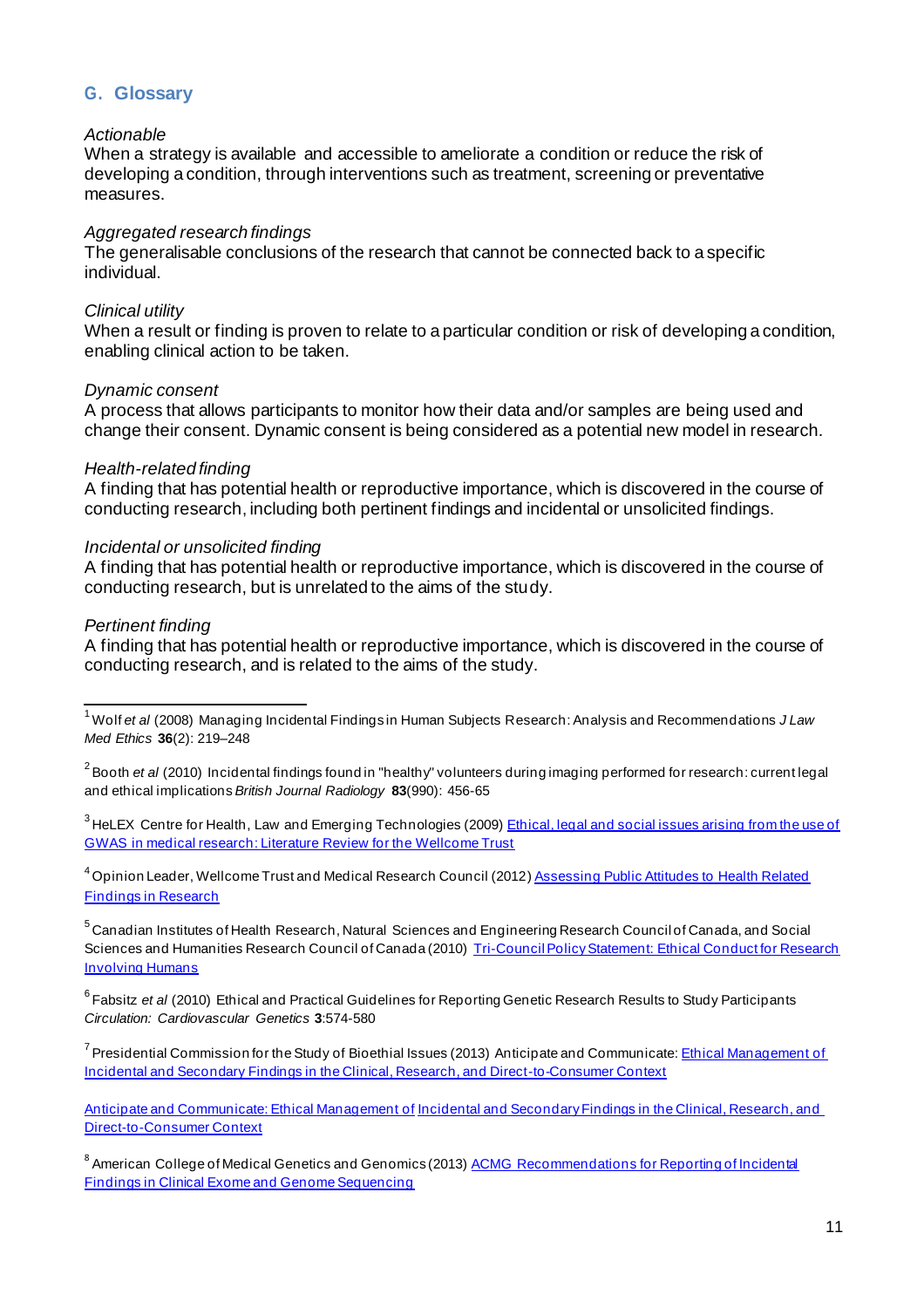<sup>9</sup> [Wellcome Trust policy position on research involving human participants](http://www.wellcome.ac.uk/About-us/Policy/Policy-and-position-statements/WTP052064.htm)